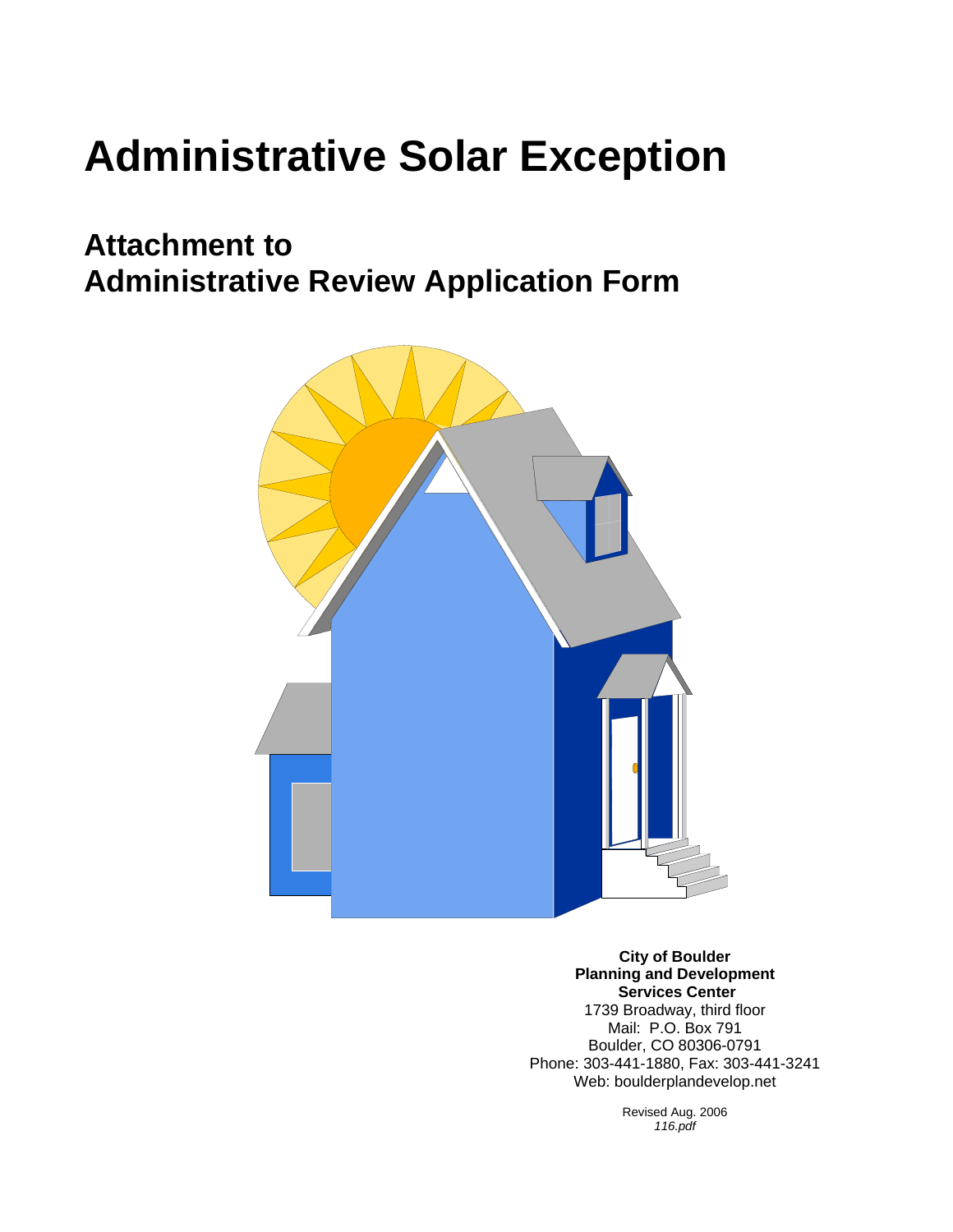#### **ADMINISTRATIVE SOLAR EXCEPTION CRITERIA**

The city's solar access ordinance, found in Section 9-9-17, B.R.C. 1981 provides solar access protection to certain properties in the city. The purpose of this ordinance is to protect properties so that their access to the sun, for solar energy, will not be blocked by structures, and in some cases, vegetation. The degree of solar access protection is defined by either a 12 foot or 25 foot hypothetical "solar fence" on the property lines of the protected buildings. The ordinance is designed to protect access for a four hour period on December 21st. Under most circumstances, new structures are not allowed to shade adjacent lots to a greater extent than the applicable solar fence. Planning and Development Services "Solar Access Brochure" provides an overview of basic solar access protection, how to calculate shadow analyses, solar access permits, and solar access exemptions and exceptions. This brochure, in addition to the solar access ordinance, may be a useful reference guide.

In most cases, if a proposed new structure or addition would shade an adjacent lot more than the applicable solar fence, then approval of a **solar exception** is required. There are two methods available to request approval of a solar exception: to the Board of Zoning Adjustment at a public hearing or consideration of an administrative solar exception by Planning and Development Services staff. **These administrative solar exceptions must be considered through an administrative review application. The applicant is strongly encouraged to consider design alternatives which would bring the proposed construction into compliance with basic solar access protection or would minimize the extent of the requested exception prior to filing any application for an exception.**

An administrative review application for a solar exception must include those items listed below under "Application Requirements." In order for an application to be approved for an administrative solar exception, Planning and Development Services must find that the exception request meets the applicable criteria. These criteria are found in Section 9-9- 17(f)(6), B.R.C. 1981 of the city's land use regulations and are attached. In addition, the owners of property affected by the exception must indicate, in writing, that they have no objection to the granting of the exception. **If either Planning and Development Services finds that exception application does not meet the applicable criteria OR the affected property owner(s) do not provide a written statement that they have no objection to the exception, then an application to the Board of Zoning Adjustment for a solar exception would be required.**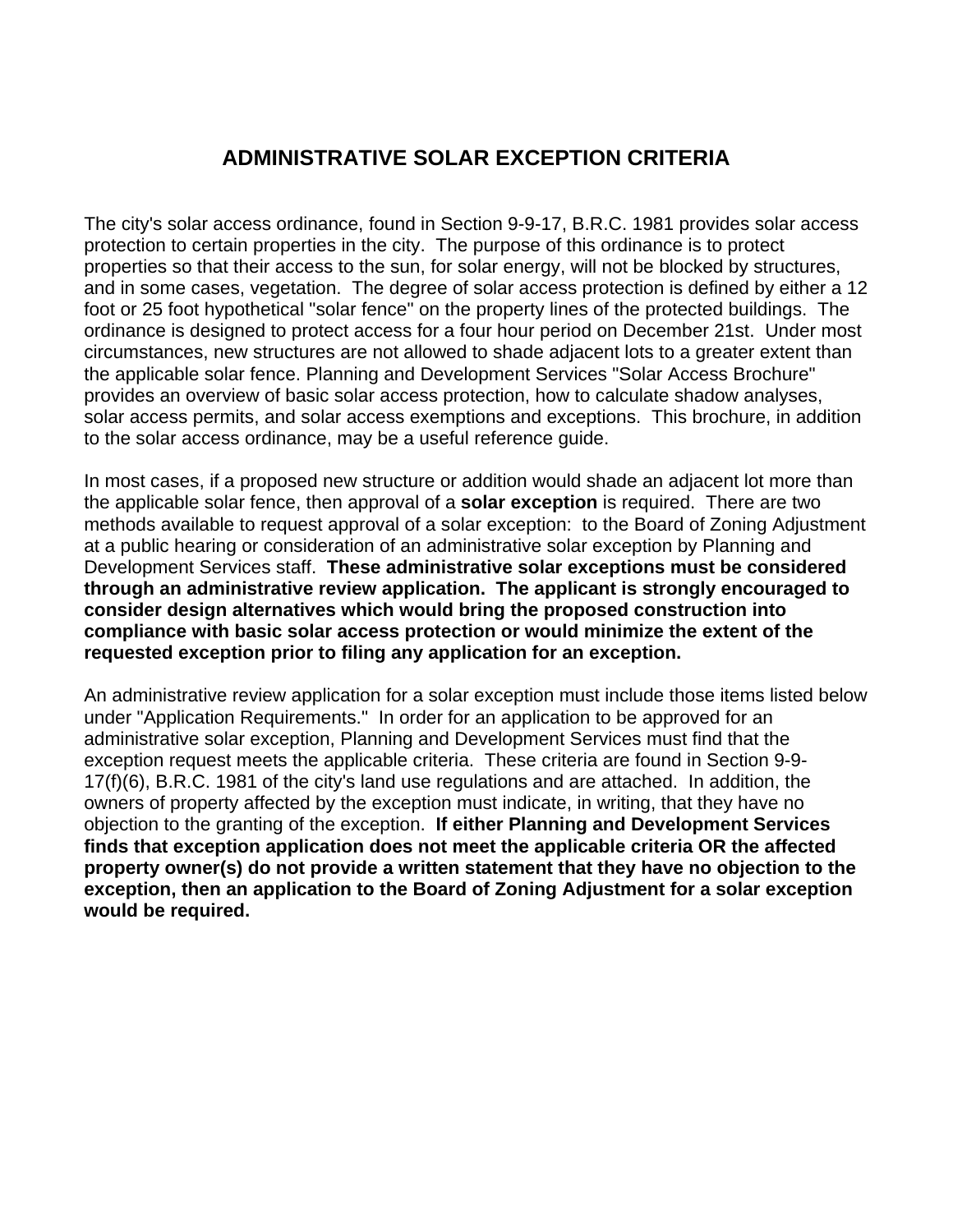#### APPLICATION REQUIREMENTS

- 1. Legal description of the property for which an exception is requested.
- 2. Accurate drawings showing lot lines, structures, solar systems, dimensions and topography as necessary to establish how basic solar access protection on nearby lots would be affected by the exception, together with the graphic representation of the actual shadows that would be cast by the proposed structure, and the hypothetical solar fence on the property lines, during the period from 10:00 a.m. to 2:00 p.m. on December 21; **elevation drawings of the shading will be required if an actual shadow is cast on an affected existing structure.**
- 3. A list of the addresses and legal descriptions of all lots that may be affected by the exception, including the names and mailing addresses of all owners of such lots.
- 4. A written statement addressing the applicable review criteria (listed below) and describing the reasons that less intrusive alternatives cannot or should not be implemented.
- 5. A written statement from each owner of each affected lot stating that such owner is familiar with the solar exception application (including actual shadow analyses) and the effect the exception would have on the owner's lot, and that the owner has no objection to the granting of the exception. (The applicant should use the attached letter form; the letter must be completed, signed, notarized, and included with the application.)

#### CRITERIA (CITY CODE EXCERPT OF SECTION 9-9-17(f)(6), B.R.C. 1981):

- (d) In order to grant an exception, the city manager, where no objection has been filed, or the Board of Zoning Adjustment, where timely objection has been filed or where the city manager has made an adverse determination, must find that each of the following requirements have been met:
	- (1) Because of basic solar access protection requirements and land use regulations, reasonable use cannot otherwise be made of the lot for which the exception is requested, the part of the adjoining lot or lots that the proposed structure would shade is inherently unsuitable as a site for a solar energy system, or any shading would not significantly reduce the solar potential of the protected lot, and such situations have not been created by the applicant;
	- $(2)$  Except for actions under paragraphs  $(D)$ ,  $(E)$ , and  $(F)$ , the exception would be the minimal action that would afford relief in an economically feasible manner;
	- (3) The exception would cause the least interference possible with basic solar access protection for other lots;
	- (4) If the proposed structure is located in an historic district designated by the city council according to Section 9-11-3, B.R.C. 1981, and if it conformed with the requirements of this chapter, its roof design would be incompatible with the character of the development in the historic district;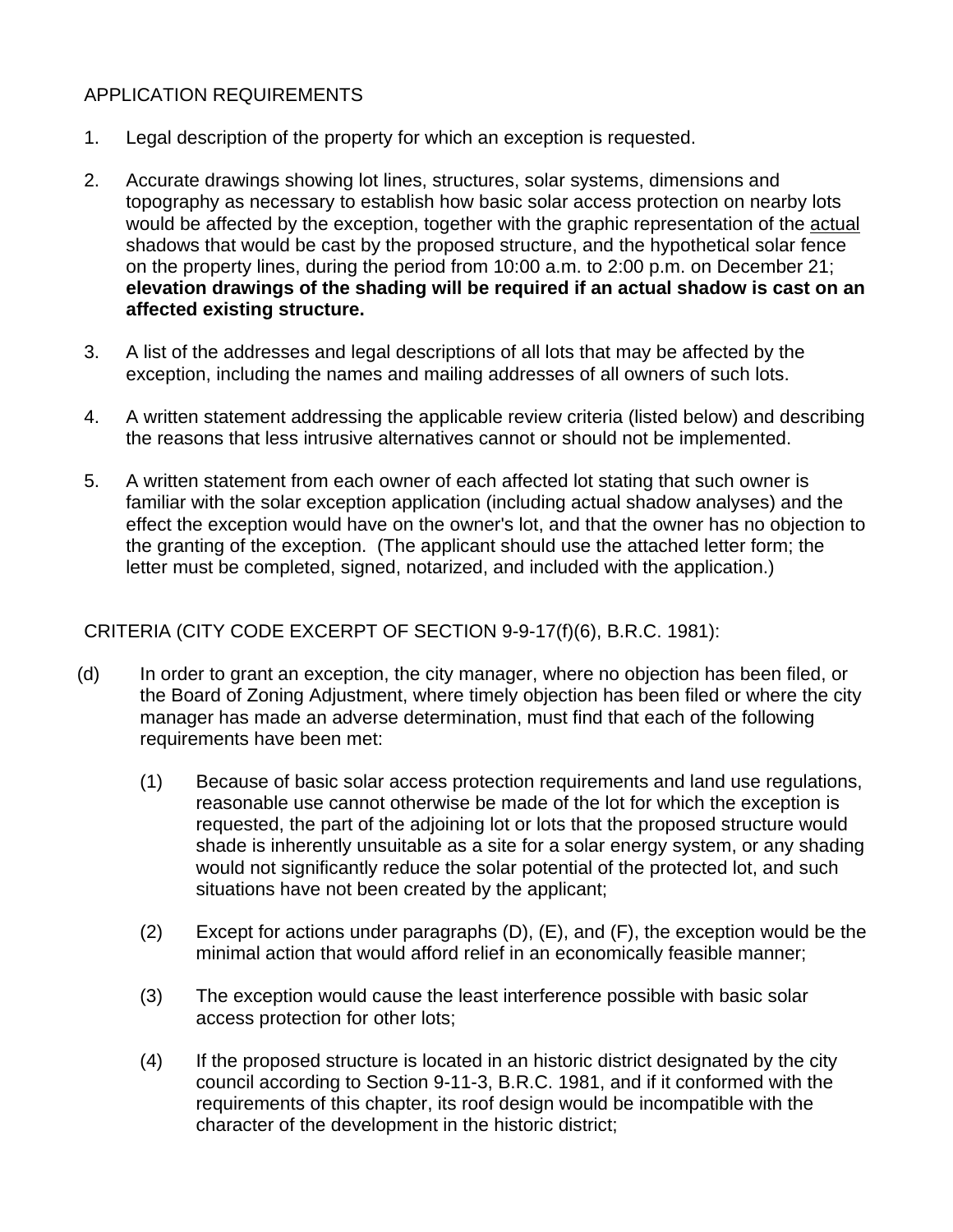- (5) If part of the proposed roof which is to be reconstructed or added to would be incompatible with the design of the remaining parts of the existing roof so as to detract materially from the character of the structure, provided that the roof otherwise conformed with the requirements of this chapter;
- (6) If the proposed interference with basic solar access protection would be due to a solar energy system to be installed, such system could not be feasible located elsewhere on the applicant's lot;
- (7) If an existing solar system would be shaded as a result of the exception, the beneficiary of that system would nevertheless still be able to make reasonable use of it for its intended purpose;
- (8) The exception would not cause more than an insubstantial breach of solar access protected by permit as defined in Subsection 9-16-1, B.R.C. 1981; and
- (9) All other requirements for the issuance of an exception have been met. The applicant bears the burden or proof with respect to all issues of fact.